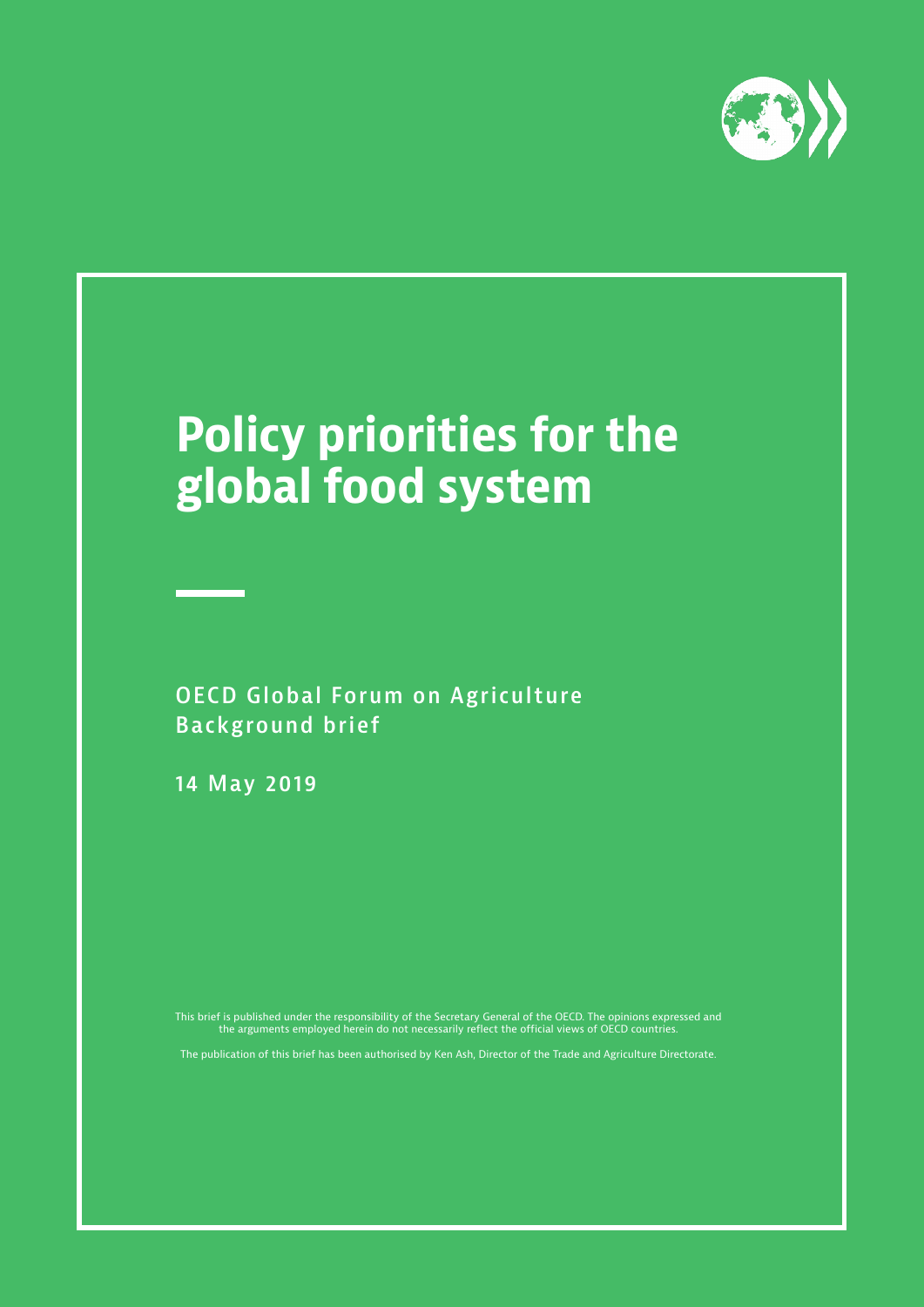# **Policy priorities for the global food system**



OECD Global Forum on Agriculture, 14 May 2019 | Background brief

## **Introduction: The triple challenge**

The global food system is expected to deliver on a complex triple challenge. The first is to deliver safe and nutritious food to consumers, in sufficient quantities and at prices they can afford. The second is to preserve natural resources while reducing greenhouse gas emissions and avoiding the destruction of valuable ecosystems and biodiversity. The third is to provide a livelihood to farmers and others in the food chain, and promote rural development.

The fact that these goals are a long way from being attained, has led to charges of "system failure". Yet the scale of past achievements is as remarkable as what remains to be done.

- The world population has grown from 3 billion in 1960 to about 7.5 billion today and there is more food available per capita than generations ago. Yet globally there are over 800 million people undernourished, with an even greater number either overweight or obese, and both aspects (plus wider forms of malnutrition) are associated with a rising public health burden.
- The tripling of production since 1960 was achieved primarily through improved yields and productivity growth, with little overall change in agricultural area. Had those productivity gains not been realised, the consequences for human development and for the environment would have been devastating. Nevertheless, one-third of the world's soils are degraded and half of agricultural area is under water stress. The agricultural sector also accounts for 11% of GHG emissions, with that share doubling once land use change is factored in.
- The process of technical and structural change has ultimately benefited many farmers who have been successfully absorbed in faster growing parts of the economy, while consumers have benefited from lower food prices. However, it has put pressure on the incomes of farmers who are not competitive, and in some countries led to distress migration to urban areas.

The challenges for the food system are a crucial aspect of the broader challenges facing humanity as a whole. Of the 17 UN Sustainable Development Goals (SDGs), nearly all link either directly or indirectly to the global food system. Food security is linked to SDG2 (zero hunger) and SDG3 (good health and well-being). Livelihoods and rural development are reflected in SDG1 (no poverty), SDG6 (decent work and economic growth), and SDG10 (reduced inequalities). Sustainable resource use and climate change mitigation are contained within SDG12 (responsible consumption and production), SDG13 (climate action), SDG14 (life below water) and SDG15 (life on land). Other SDGs will also be

important to the attainment of challenges facing the food system, including those pertaining to education, institutions and gender equality.

## **Synergies and trade-offs across the global food system**

There are divergent views on the kinds of production systems that need to be fostered in order to feed a growing world population, on the policies needed to tackle farm level and rural poverty, and on how best to conserve natural resources and combat climate change. Resolving those issues will require not only a better understanding of the three challenges, but also of the ways in which they are interconnected, as well as of the structures that determine how food is produced, transformed and delivered to consumers.

This in turn will require a perspective on the food system as a whole, i.e. "all the elements (environment, people, inputs, processes, infrastructures, institutions, etc.) and activities that relate to the production, processing, distribution, preparation and consumption of food, and the outputs of these activities, including socio-economic and environmental outcomes." (FAO).

A critical aspect of the food system is that different aspects of the triple challenge interact, sometimes in ways that create policy synergies, but also in ways that involve difficult trade-offs (see figure). For example, there may be a benefit in terms of lower emissions from some people adopting healthy diets with limited consumption of ruminant meat (a synergy). However, policies that lead to lower livestock production could reduce protein availability in regions where it remains low (a trade-off). Similarly, policies to raise farm productivity could generate income growth in agriculture and beyond and benefit consumers through lower prices, but this will come at the expense of producers who are not able to raise their productivity. Thirdly, paying for public goods could benefit the environment and simultaneously support farm incomes, but pricing natural capital according to its social cost could lower incomes, at least in the short term.

In some cases, there are complex synergies or trade-offs across all three dimensions (the kernel of Figure 1). Thus lower meat consumption in some countries could lead to improved public health and lower GHG emissions. But it would likely lower the incomes of farmers (unless new markets can be found), reconfigure rural landscapes and affect biodiversity in complex ways. A single-issue perspective on any objective is unlikely to make headway in the face of these interactions, and could lead to unintended side effects.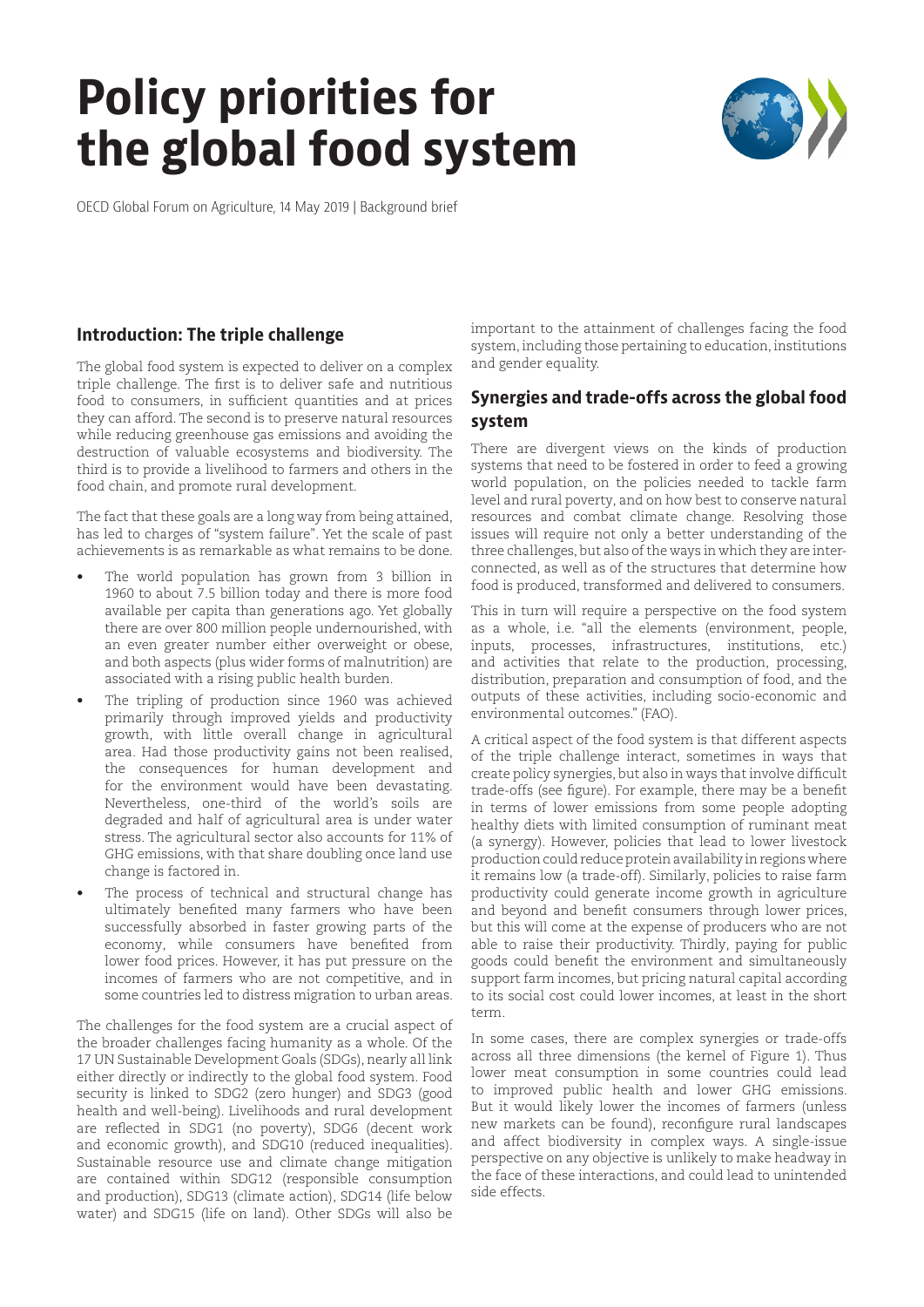





Ideally, a holistic approach would take into account all relevant synergies and trade-offs in designing the optimal policy mix. In reality, the number of possible interactions is vast. Moreover, scientific evidence about these interactions may not always be available; there may be no consensus about which policy objectives deserve to have priority; interest groups may organise to block policies which would be disadvantageous to them; and coordinating across various government agencies on such a wide range of policy issues may lead to high transaction costs. Faced with these obstacles, how can policymakers achieve more coherent policies for the food system?

## **Targeting**

A first step is to try to reduce complexity through *targeting*. Complexities and trade-offs often arise because a single policy instrument is used to achieve different policy objectives, or because an inappropriate policy instrument is used. More direct targeting can reduce complexity and can even sidestep some trade-offs altogether.

Efficient targeting typically implies that policies should address market failures as directly as possible, in order to avoid unintended secondary distortions. Similar arguments apply with respect to social transfers, which increasingly can be targeted to those in greatest need. Moreover, it is important that the social justification for income and welfare support is not conflated with efficiency arguments. For example, there are concerns that agricultural markets may not be functioning competitively or fairly because of processors' ability to offer depressed (monopsonistic) prices to farmers. Yet that is essentially an issue best addressed by competition policy. Using price support or farm-level payments to offset the imbalance introduces its own tradeoffs (with consumer welfare and other budgetary priorities, respectively). It would also be an inefficient and costly way of restoring farm incomes, as it would leave the underlying competition problem unresolved.

A core principle for effective policy targeting is therefore that you ideally need as many instruments as you have objectives (Tinbergen, 1952). Indeed, many objectives for the food system may be best pursued independently, with little need for formal coordination. For example, specific advice to combat poor nutrition may be most effective if pursued by specialists. Equally, targeted agro-environmental policies may be of unambiguous benefit viewed in their own terms. Even when one policy can help in achieving two or more objectives, the amount of policy intervention required to obtain one objective is unlikely to be the same as the amount required for the other. Thus, a policy that leads to a "healthy" level of meat consumption is unlikely also to yield exactly the desired degree of reduction in GHG emissions from the livestock sector. Other policies such as those promoting reduced emissions intensity are also likely to be needed.

Since targeting with dedicated instruments may be the most effective way of balancing competing objectives, policies that seemingly work in different directions are not necessarily inconsistent, but rather serve to revealed social preferences. Thus, policies that discourage high levels of meat consumption can logically coexist with payments to livestock farmers for ecosystem services.

#### **Identifying synergies and trade-offs through consultation and coordination**

The principles of targeting can go a long way in avoiding trade-offs. Even so, there are often important interactions implicit in Figure 1 that still need to be addressed explicitly by policymakers; and even when policies exhibit only limited connections, there may be issues of prioritisation in the allocation of budgetary resources that need to be confronted. Policy makers therefore need a way to come to grips with complexities. However, it is difficult to "solve" for the optimal amount of different policies required to address a broad multiplicity of objectives. A more practical approach is to start from a qualitative assessment of where there are